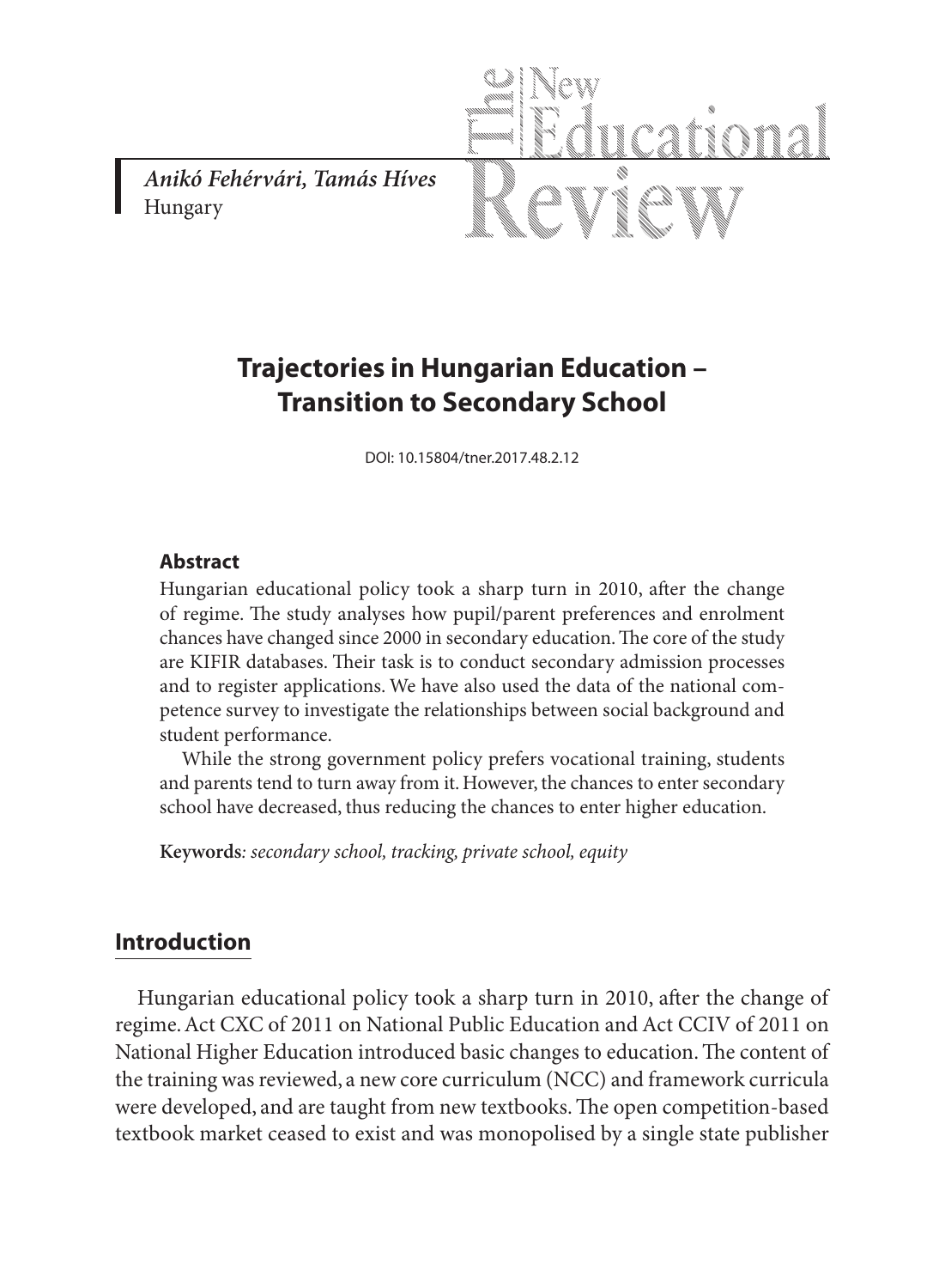with a single textbook series. A decentralised governing system was replaced by a centralised one in 2013, and along with it, the previously normative financing was substituted by input financing system. Teacher training was significantly transformed, a previously undivided one-tier model was replaced by a divided one, and a career model was introduced, which envisages a unified career path for all educators, starting from the entrant level. Not only was the lower age limit for entering public education reduced (kindergarten is obligatory from the age of 3), but the upper age limit, i.e., the compulsory school age was also changed from 18 to 16. Breaking the educational expansion is also signalled by other measures, so the time of secondary education expanding upward was curtailed, and institutional state frame numbers were introduced according to education areas (per majors) in higher education, which of course does not preclude higher education institutions from admitting more students, but higher education institutions can only be managed on a fee-paying basis. Out of all the changes we consider it important to emphasise the one in vocational education (still underway). The first significant step of this change was reducing the vocational education from 2+2 or 3 years to 3 years only in 2013, due to which the content of the education changed, too: the time spent on subjects of general knowledge decreased. The main argument of the economic lobby for changing the system of vocational education was that in this way it could accommodate labour market demands better and produce skilled workers in much larger numbers compared to previous years.

The study analyses how pupil/parent preferences and enrolment chances change in secondary education and to what extent the education policy efforts aiming at reducing expansion and increasing fairness have been enforced. The period of time since the changes were introduced is obviously too short, so we may only talk about short-term tendencies, and they clearly show what unintended consequences were induced by the changes.

The core of the study are KIFIR databases, the Information System on Secondary School Entrance Exams. The KIFIR information system has been in place since 2000 in Hungary, its task is conducting secondary admissions processes and registering applications. We also used the data of the national competence survey to investigate the relationships between social background and student performance, as well as to illustrate the social composition of pupils in certain education categories.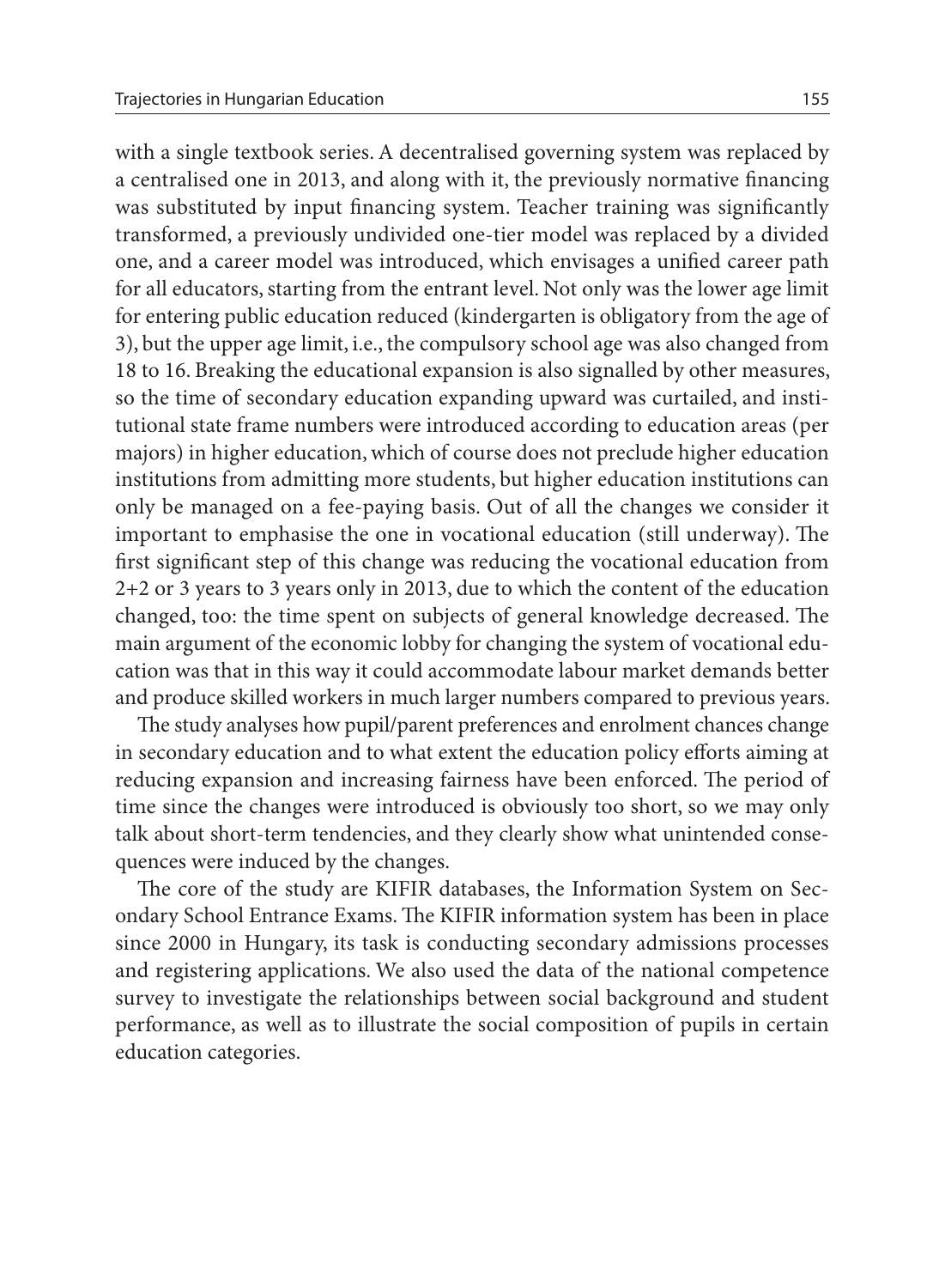## **Demographic characteristics, chances of enrolment**

The Hungarian public education should prepare for a long-term downward trend in demographics, in which the newly-born generations are decreasing in number. Data show (Figure 1) the size of the 15–19 generation and the number of participants in secondary education. We can establish that the number of participants in secondary education was sharply increasing following the change of regime, but after 2011 this tendency stopped and the participation of the 15–19 generation declined. This is probably due to lowering the compulsory school age from 18 to 16 in 2011, as well as due to the structural transformation of secondary school system and to the fact that the upward expansion of education (mainly related to vocational education) stopped.

In international comparison (Table 1), based on OECD EAG trend data between 1995–2010, the Hungarian participation ratios are higher than those of OECD countries or the average of European Union countries (EU21) (OECD, 2015), but as an impact of processes following 2011, this advantage has disappeared and Hungary also shows the EU average value.



**Figure 1.** Size of the generation of 15–19-year-olds and the proportion of secondary school pupils over the period of 1960–2015

Source: Hungarian Central Statistical Office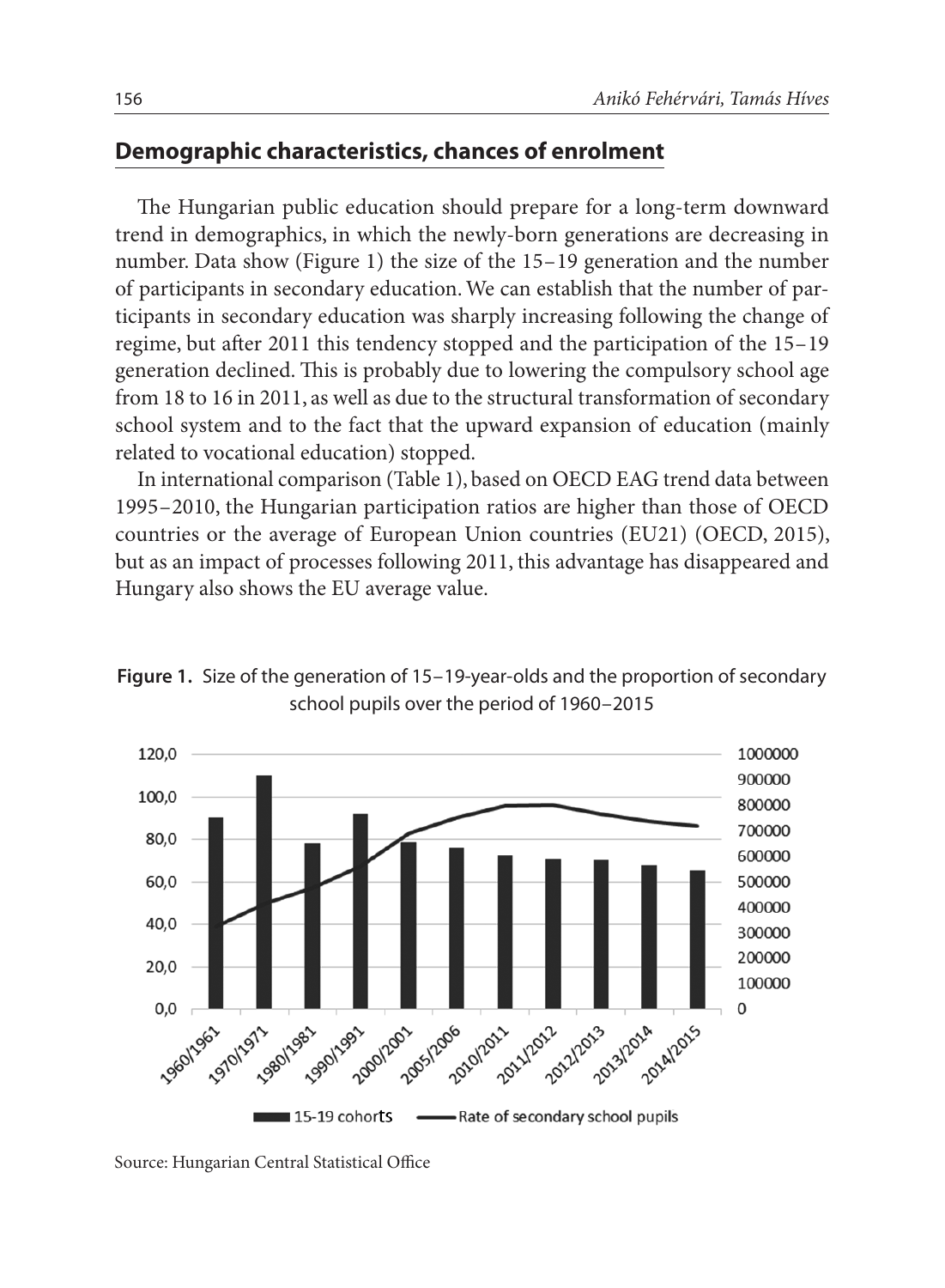This high participation value is also characteristic of the other countries in the region, in Poland and the Czech Republic 90% of the 15–19 generation takes part in education, and the ratio remained this high in these two countries.

| Countries      | 1995 | 2000 | 2005 | 2010 | 2013 |
|----------------|------|------|------|------|------|
| Hungary        | 64   | 78   | 87   | 92   | 87   |
| Poland         | 78   | 84   | 92   | 93   | 90   |
| Czech Republic | 66   | 81   | 90   | 90   | 90   |
| EU21           | 78   | 81   | 86   | 87   | 87   |
| <b>OECD</b>    | 73   |      | 81   | 83   | 84   |

**Table 1.** Trends in enrolment rates of 15–19 (1995–2013)

Source: OECD EAG, 2010, 2015, C1 indicator

### **Secondary enrolment trends**

The Hungarian school system kept the Soviet type primary school education even after 1990, i.e., primary school comprises 8 grades. Educational policy gave way to 6 and 8 grade high schools after 1985, which meant that the unified primary education is broken already after the 4th grade. Pupils can choose between three types of education following primary school: secondary school, secondary vocational and vocational school. The former two end with a school leaving exam, which is the admission condition for higher education, vocational schools basically end with entering the labour market.

When applying for a secondary school pupils are allowed to mark as many schools as they want<sup>1</sup>, the preference of the pupil or parent is indicated by indicating that institution as primary preference. Figure 2 illustrates the changes in the applications for the primary preference and also the differences between the different education types. The timeline figure shows how the proportion of pupils applying for different education types has changed. In the past decade and a half, the number of applicants for secondary school has continuously increased, in 2001 only 30% and in 2015 already 46% of applicants marked a secondary school as their school of choice. This huge rise – more than 50% increase in 15 years – indicates that pupils and their parents consider secondary education to be primarily

<sup>1</sup> There are numerous specialisations within the three main education types, so the typically 4-year long education may become 5 years long.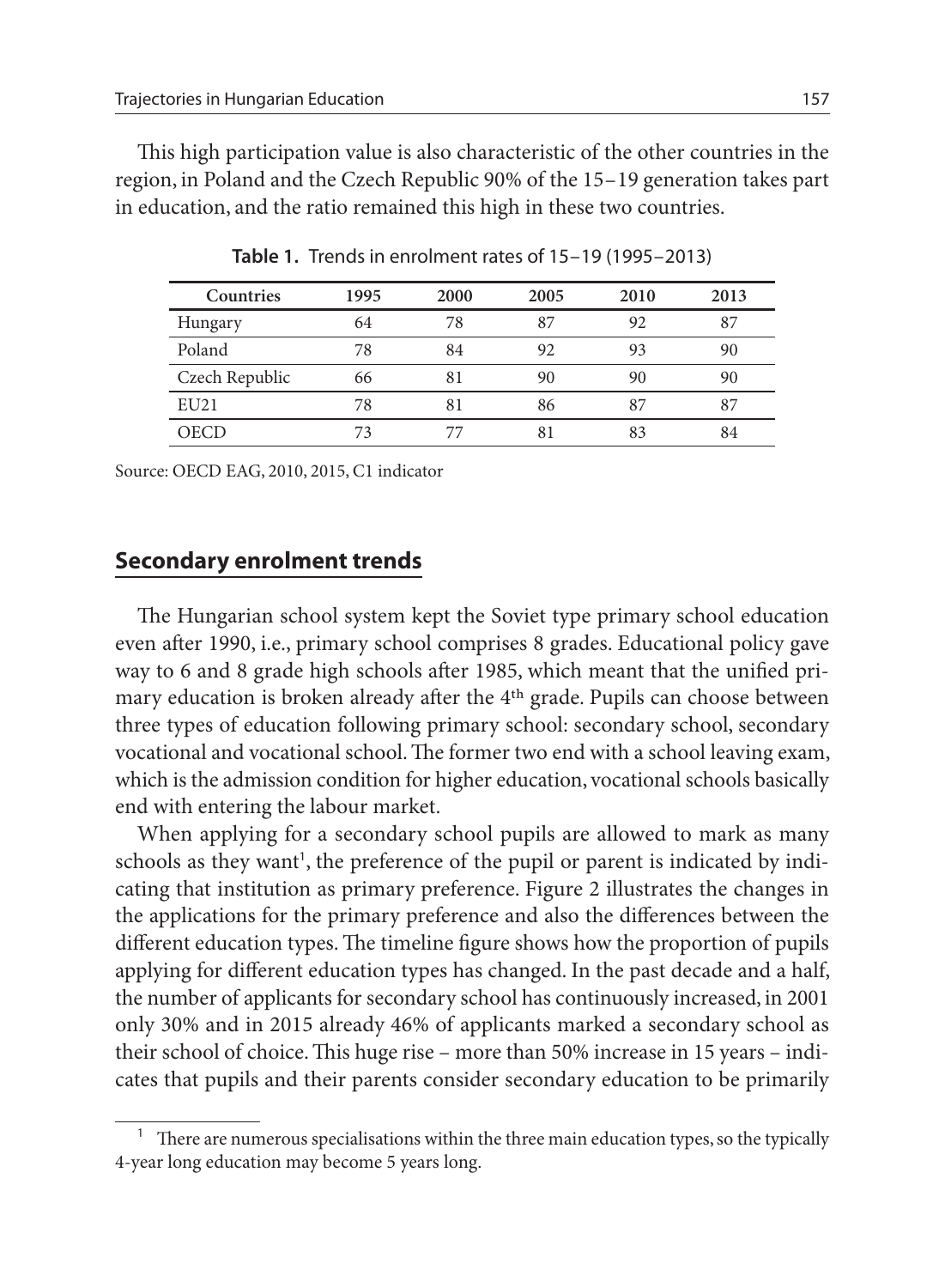and increasingly successful and more important from the point of view of higher education. The background of this phenomenon is that the majority of secondary school graduates want to study in higher education institutions. Although both those who graduated from secondary vocational schools and secondary schools have the opportunity to continue their education (since both school types end with a school leaving exam), still, pupils from secondary schools are more likely to be able to plan their higher education, since the gap between opportunities has grown wider compared to 2000, what is more, secondary vocational schools show a rising opportunity of self-selection, i.e. fewer pupils apply for higher education institutions (Szemerszki, 2014).





Source: KIFIR

Based on primary preferences, the number of pupils applying for a secondary school has increased and, simultaneously, the number of pupils applying for a secondary vocational school has decreased. Timeline data illustrates that 2007 was a turning point when a significant break in applications for both types of school appeared, namely, there was a huge increase in applications for secondary schools and a significant decrease in the applications for secondary vocational schools. This was the first year when there were more pupils who wanted to enter a secondary school than a secondary vocational school. At the end of the century, secondary vocational school was in the lead by 15.4% compared to secondary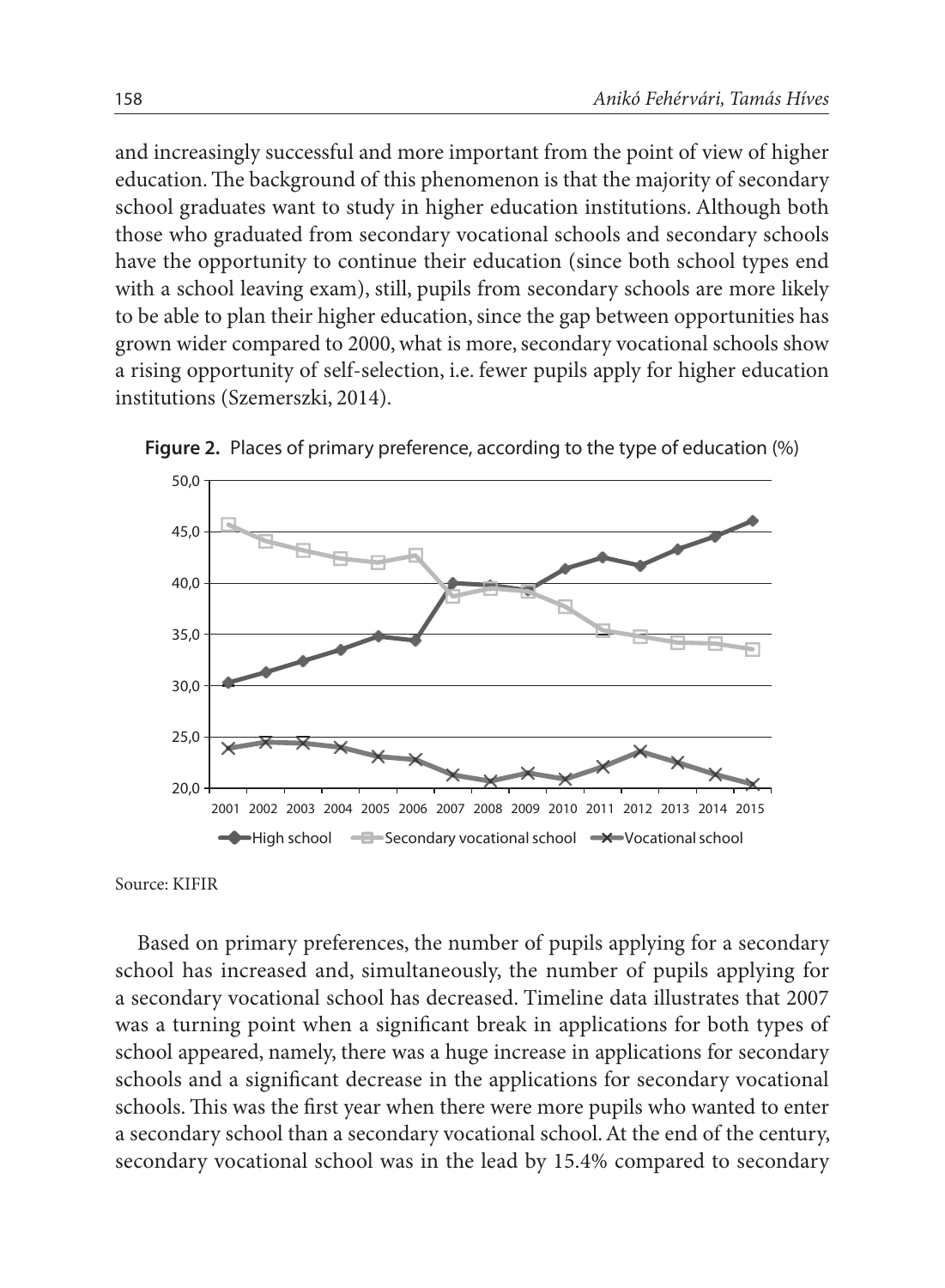school, but this advantage declined, and by 2015 secondary school is in the lead by 12.5%.

The further studying ratio of secondary vocational schools changed more slowly and with certain fluctuations it showed a decreasing tendency. The number of applicants started to increase again in 2010, but the process stopped in 2013, and in the last 3 years there has been a strong decline, despite the continuous efforts of the government and the educational policy.

Vocational education is unpopular among parents and pupils for several reasons. First of all, there is no easy path from there to higher education, although there are some correctional learning ways, nevertheless, if we look at the reinforcement of chances for further education, we can see increasingly worse prospects (Mártonfi 2013). Apart from the above, vocational education is less favourable than the other two education types (secondary school and secondary vocational school) both from the employability and income points of view (Hajdú et al., 2015).

#### **State and private education**

It can be seen, therefore, that vocational education has the highest chances of admission, as compared to lower chances of admission into secondary school. Figure 4 illustrates greater changes, which happened between 2009–2010 and 2013–2015. Let us consider the past two years, examining the data according to school types, specialisations and maintainers in more detail. Figures 3 and 4 show courses offered in 2013 and 2015 according to school maintainers. Both in vocational education and general education, looking at the internal proportions, the number of state schools' specialisations decreased. Within vocational education, this decline is 2–3% and the transformation benefitted religious schools. Within general education, the greatest decline appeared in the number of secondary school seats with 4.5 grades in the two-year interval (4.2%), and here too it was the religious schools that benefitted from the transformation. The number of pupils attending private secondary schools also rose, primarily in secondary schools with 8 grades.

Both religious and private institutions have increased their active role in secondary education, but it may also be concluded that schools maintained by church gained ground within secondary school education. Although within the examined two-year period the composition of the maintainer of institutions offering 8-grade high school education has not changed significantly, by 2015 this was the only type of education where the ratio of state and private institutions was of similar extent.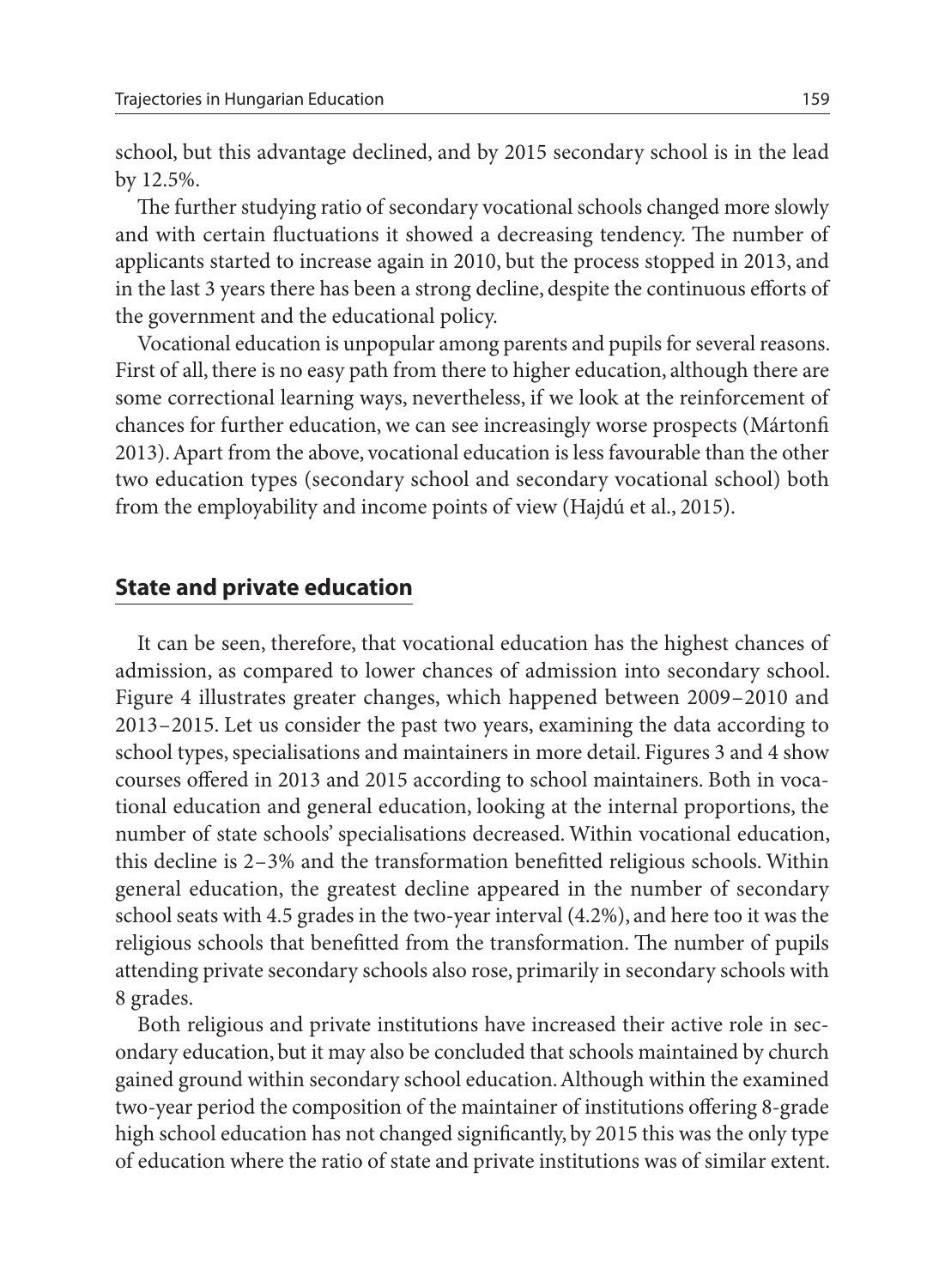



State **Religious** Private

**Figure 4.** Announced places according to the type of general education and the maintainer, 2013–2015



State **Religious** Private

Source: KIFIR

### **Social inequalities in secondary education**

Pupils of different social background study in different education programmes. Hungarian elite enrol their children in 6- and 8-grade secondary schools, in which there are almost no multiple disadvantaged students. Approximately every tenth secondary school pupil, every third secondary vocational school students

Source: KIFIR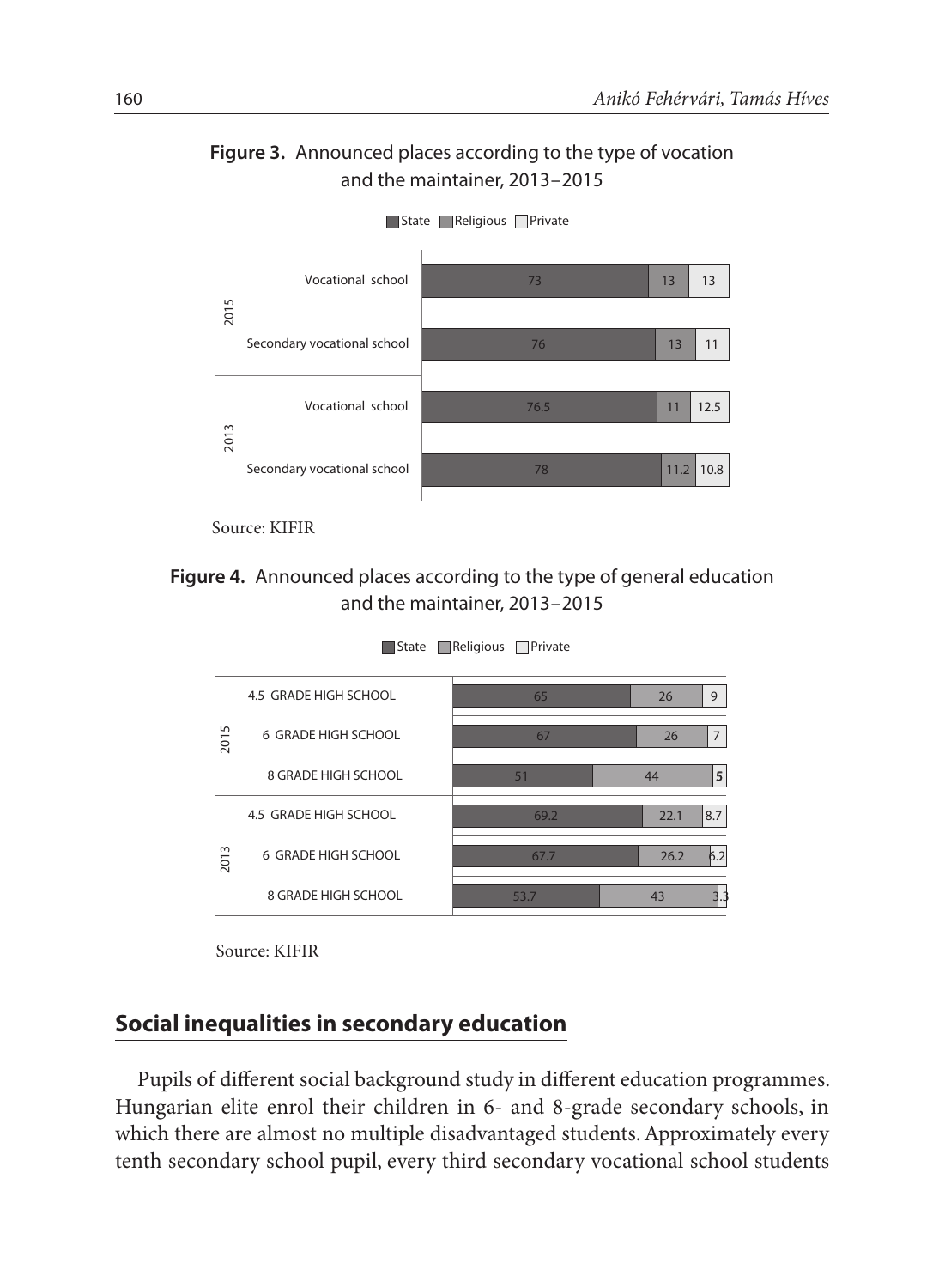and every second vocational school pupil is a multiple disadvantaged student. Hungarian secondary education is segmented and highly hierarchic.

PISA measurement data show that the differences in student performance are extreme among Hungarian schools, and that the explanatory role of the socioeconomic status within the performance is higher, there has been no important change since the onset of the measurements. The results of the domestic national competence measurement also shed light on the fact that this explanatory power has increased over the years, i.e., the more time a pupil spends in school, the larger the impact of their family background on their school performance is. All this indicates that the Hungarian school system converts the differences in social background into differences in performance and therefore creates a type of education for each group.

Tables 2 and 3 illustrate the differences between the education types according to social composition and abilities. It can easily be spotted that the pupils with the best performance attend schools in which more than half of the pupils belongs to the highest quintiles according to their social background. At the same time, almost two thirds of the pupils from vocational schools at the lowest rank belong to the lowest quintiles. According to the social composition, middle class is represented by secondary vocational school, which also refers to student performance, which equals the national average. It may also be seen, however, that this middle class was heading downwards already in 2008, since there were 6% more students belonging to the lowest quintiles than to the highest one. Taking into consideration the data from 2015, the downward slide is fairly obvious. Comparison of the data from the period of 2008–2015 calls attention to another process, which was not signalled by multiple disadvantage background data. Although in 2008 there were still students belonging to the lowest quintiles in 6- and 8-grade schools, they vanished, they had been completely ousted from them by 2015.

| type of edu-<br>cation | 1. district | 2. district | 3. district | 4. district | average competence<br>point, mathematics |
|------------------------|-------------|-------------|-------------|-------------|------------------------------------------|
| 8-grade high<br>school | 4           | 12          | 30          | 55          | 1838                                     |
| 6-grade high<br>school | 8           | 15          | 21          | 56          | 1810                                     |
| 4-grade high<br>school |             | 17          | 27          | 49          | 1704                                     |

**Table 2.** The type of school and pupil composition based on pupil composition in districts nationwide, %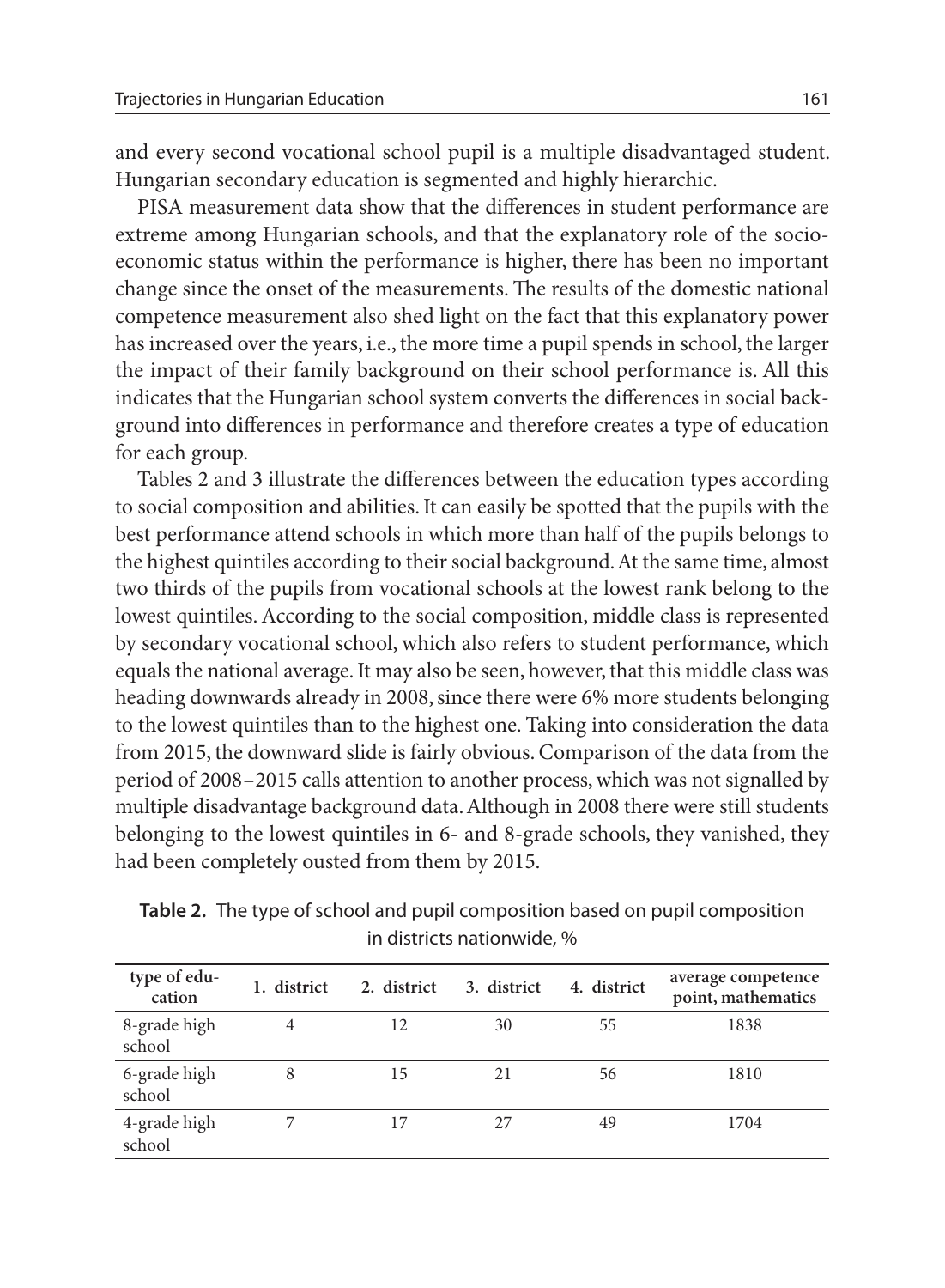| type of edu-<br>cation | 1. district | 2. district | 3. district | 4. district | average competence<br>point, mathematics |
|------------------------|-------------|-------------|-------------|-------------|------------------------------------------|
| secondary<br>school    | 18          | 35          | 35          | 12          | 1616                                     |
| vocational<br>school   | 65          | 25          | y           |             | 1454                                     |
| nationwide             | 25          | 25          | 25          | 25          | 1629                                     |

Contingency Coefficient 0.563, chi2: 000 ETA,781 sig: .000 Source: OKM, 2008 10-grade site data

**Table 3.** The type of school and pupil composition based on pupil composition in districts nationwide, %

| type of education      | 1. district | 2. district | 3. district | 4. district | average<br>competence point,<br>mathematics |
|------------------------|-------------|-------------|-------------|-------------|---------------------------------------------|
| 8-grade high<br>school | $\theta$    | 8           | 25          | 67          | 1817                                        |
| 6-grade high<br>school |             | 11          | 24          | 64          | 1798                                        |
| 4-grade high<br>school | 6           | 15          | 28          | 50          | 1700                                        |
| secondary school       | 20          | 36          | 35          | 9           | 1602                                        |
| vocational school      | 63          | 28          | 9           | $\Omega$    | 1432                                        |
| nationwide             | 25          | 25          | 25          | 25          | 1614                                        |

Contingency Coefficient 0.595, chi2: 000 ETA,781 sig: .000 Source: OKM, 2015 10-grade site data

We have already mentioned PISA measurements, which show the characteristics of the Hungarian public education. In what follows we will present three studies which aim at placing Hungarian secondary education in the Central and Eastern European context.

The segregation index shows polarisation according to social background. An English research group (Jenkins, Micklewright and Schnepf, 2008) calculated the extent of segregation regarding 27 countries, using PISA data (from 2000 and 2003) and applying and comparing a two-way segregation index. They were primarily interested in English secondary school, but Hungary was also present among the 27 countries. One of the applied indexes is related to Duncan and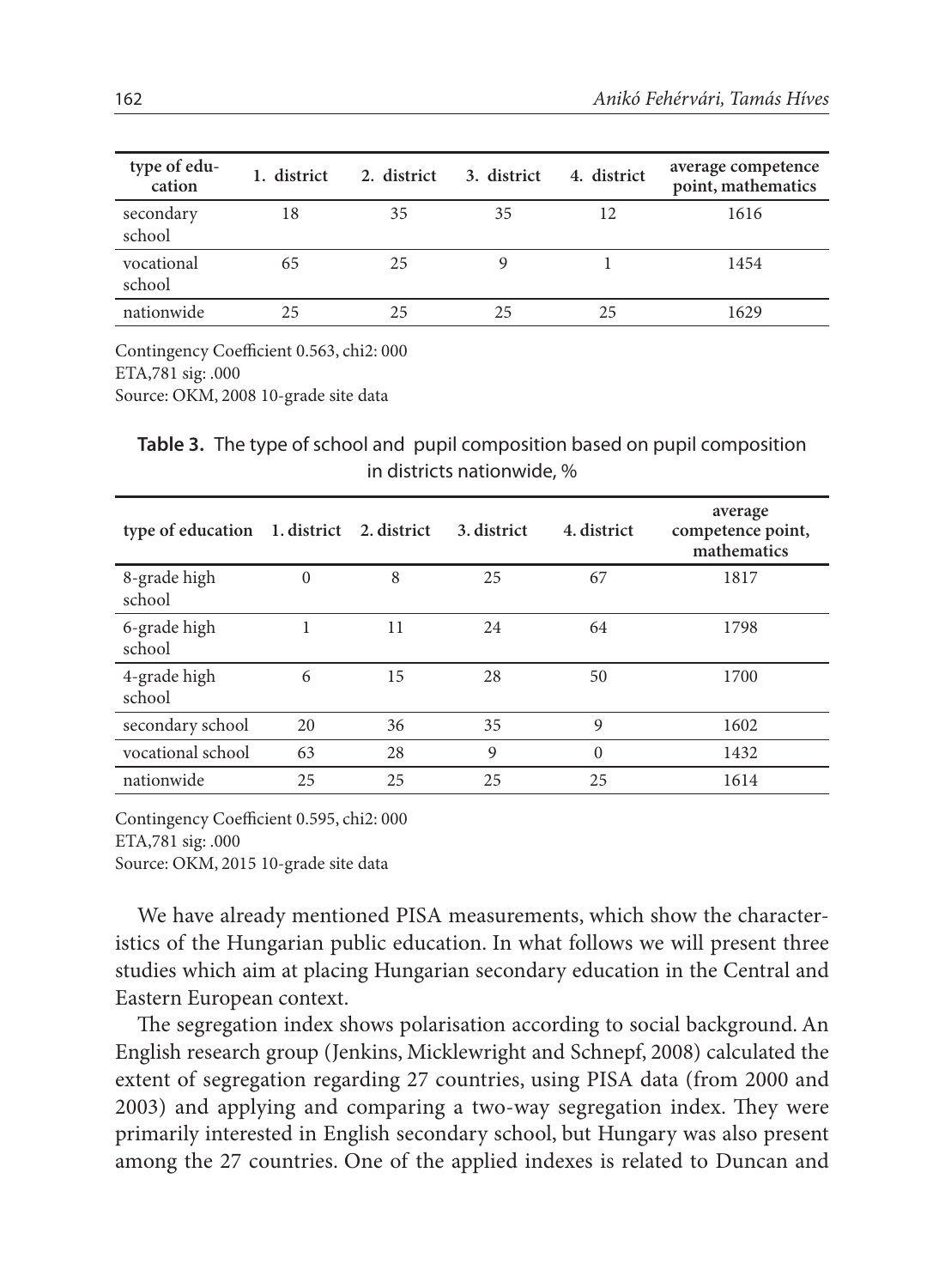Duncan (1955) and the other one to Hutchens (2001, 2004). Both indexes are in the domain between 0 and 1, one is absolute and the other calculates proportional differences. While in the order of countries closer to 0 there were some differences between the two indexes (Scotland, Japan, Sweden), there was no such difference with regards to the most segregated secondary schools. Based on both indexes, Hungary has the most segregated secondary school system. Besides the Hungarian one, the secondary school systems in Belgium and Germany are also strongly segregated. Jenkins et al. also studied the degree to which the private sector increases segregation in education in England. Their conclusion was that private education applied segregation to a lesser extent, but the biggest problem is still that of pupils being distributed unevenly in the public sector, according to their social background.

In Hungary, segregation in secondary schools dates back to distant past, as secondary education was already divided between the two world wars, and this could not be changed either by socialism or the change of regime. What is more, the change of regime brought about the first 6- and 8-grade secondary schools, which further diverged the Hungarian education system and grounded the state possibility for elite education. There are examples for elite education within the state sector beyond the borders of Hungary. Mateju and Strakov (2005) shed light on a new type of school (multi-year middle schools) within the lower level secondary education in the Czech Republic at the time of the change of regime, which also serves the purpose of educating the local elite. Mateju and Strakov used PISA data (SES index) to illustrate that according to their socioeconomic status 70% of children attending multi-year middle schools belong to the upper two quintiles, while only 15% of the children belong to the lower two quintiles. In the case of a more even distribution, this proportion would be 40–40%, as it is in the case of the other type of school (basic school) – 42% and 37% is the distribution in upper and lower quintiles, respectively. (The data of the basic school also indicate that Czech education is not as segregated as Hungarian education). The family background differences between the two types of schools can also be seen in the reading comprehension results and further education data, since the pupils from the multi-year middle schools achieve better test results and a larger proportion of them has plans for further education. Namely, while 57% of the basic school pupils from the lower two quintiles according to their social status plan further education, this ratio among the pupils from the upper two quintiles is 82% and among the multi-year middle school pupils it is 88–96%. The Czech study, therefore, shows that the choice of secondary school basically determines entering higher education. The Polish study reached the same conclusion. Domański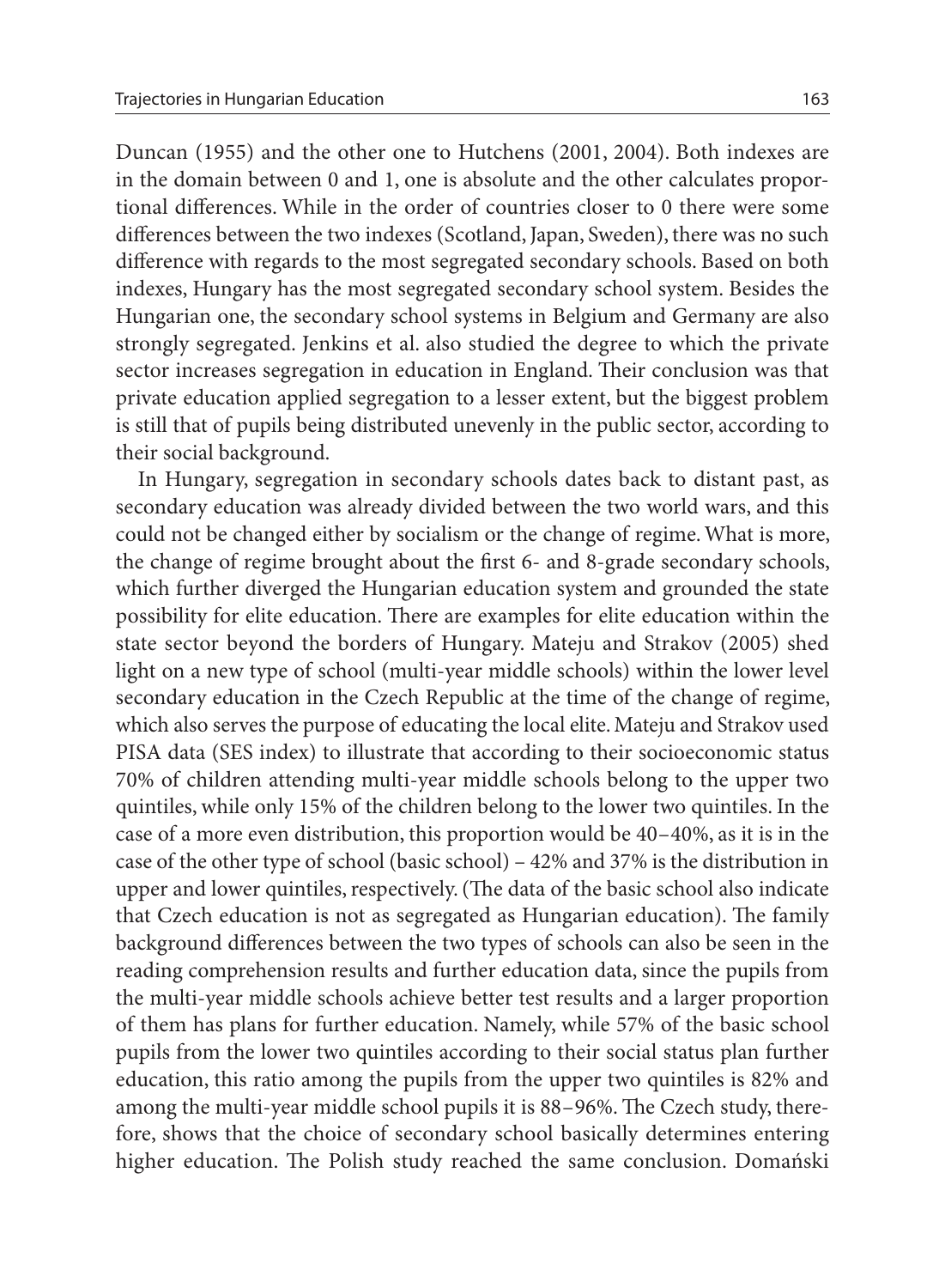(2006) studied the relationship between family background and higher education in the period of 1982–2002. The conclusion was that previous education and the choice of secondary school strongly influence higher education studies. The Polish education reform, which started in 1999, however, did transform the post-socialist school system which was also present in Hungary. The most significant structural reform was decreasing the length of primary school education and deleting the possibility of early vocational education. This does not, of course, mean that higher education admission chances do not still depend on the choice of secondary school, since the higher secondary school system still retained the threefold division into general school (liceum), vocational and secondary vocational school (technikum), but the increase in general education contributed to increased basic competences, especially among the lowest social groups, i.e., the biggest winners of the Polish reform are pupils in vocational schools (Jakubowski, 2015). The piece of study analysing the impact of the Polish reform also reflects the education policy of the Visegrad Four. It establishes that all the four (i.e., at that time three) countries had a similar starting point in 1990 and introduced numerous reforms in their education systems, but the Polish reform had two elements which the other three countries did not touch upon. These were: duration of compulsory education, comprehensive education, implementation of monitoring methods, and monitoring student achievement.

The inequalities interpret the individual's later career, their job and income. We can see two large groups of education systems: in one of them vocational education is a part of public schooling (apprenticeship), while in the other one the emphasis is on general education. The German, Austrian and Danish school systems belong to the former type, and Anglo-Saxon countries represent the latter type. There was a study which, based on the research on adults' reading comprehension, analysed which system seems more favourable for the individual's later career. Hanusek et al.<sup>2</sup> (2015) examined the IALS data of 11 countries in the period of 1994–1998, separating the databases of German and Austrian micro-censuses, analysing the data of countries where the traditional apprenticeships are available. They reached the conclusion that those who complete a secondary vocational school or an apprenticeship have a shorter path to the labour market, i.e., the transition from education to a job is easier, yet they may find themselves in a disadvantageous position later in life, may be affected by unemployment to a greater extent than those who graduate from a general school. One explanation the researchers

 $^2$ http://hanushek.stanford.edu/sites/default/files/publications/hswz%20vocatlk;;ional%20 final.pdf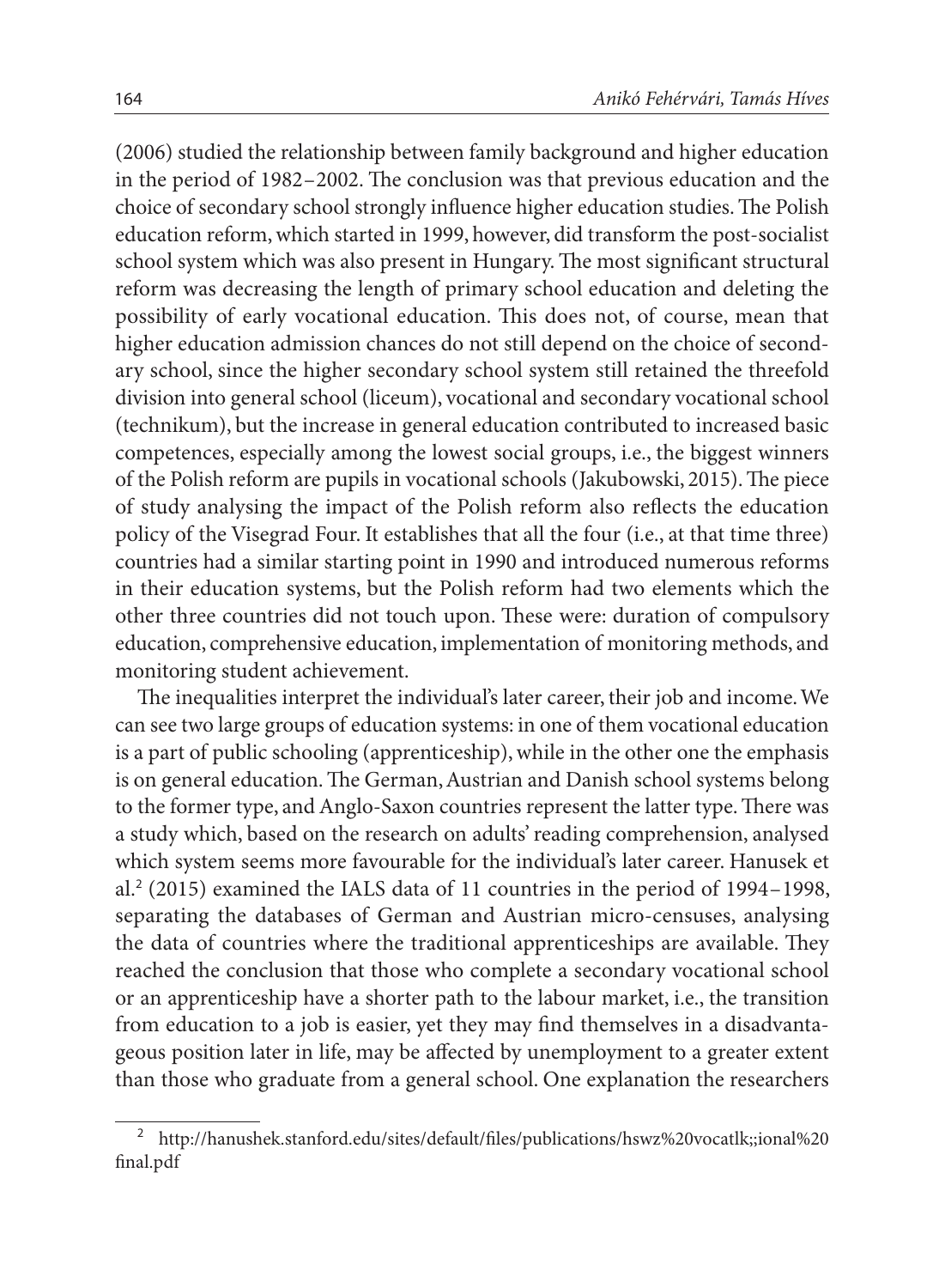gave for this is that graduates from secondary vocational schools are less able to assimilate to the technological and structural changes of the economy. Besides the disappearance of the employment advantage, there is also the negative effect on the income, compared to those who graduated from general education.

#### **Conclusion**

The study analyses the Hungarian trends of secondary education based on the timeline data of institutional databases of Information System on Secondary School Entrance Exams.

Hungary is among the countries in which a large proportion of an age group participated in vocational training or apprenticeship during the period of socialism, and after the transition parents turned to general education. Traditional apprenticeship has also changed, because two years of general education were introduced preceding professional training and general education in vocational training has also increased. There was a great change of direction in education policy after 2010, as a result of which the two-year long training after primary school was abolished, and the content of general education within vocational training was decreased. In addition, there is a strong government intention to increase secondary enrolment in apprenticeships and vocational schools. It is visible, however, that religious and private sectors offer an alternative to meet the consumer demand. There are, unfortunately, also losers in this process, the emerging social groups of lower status, who for the past decade have had better access to general education, elite education, but have recently been completely excluded from it.

#### **References**

- Domański, Henryk. 2006. Barriers of the Selection to Secondary and University-Level Education. *Polish Sociological Review* 156 (4): 471–487.
- Duncan, Otis Dudley, and Beverly Duncan. 1955. A methodological analysis of segregation indexes. *American Sociological Review* 20 (2): 210–217.
- Hajdú, T., Hermann Z., Horn D., Kertesi G., Kézdi G., Köllő J. and Varga, J. 2015. *Az* érettségi *védelmében [In defence of secondary school leaving exam.]* BWP – No. 1.
- Hutchens, Robert 2001. Numerical measures of segregation: desirable properties and their implications. Mathematical Social Sciences 42 (10): 13–29.
- Hutchens, Robert 2004. One measure of segregation. *International Economic Review* 45  $(2): 555 - 578.$